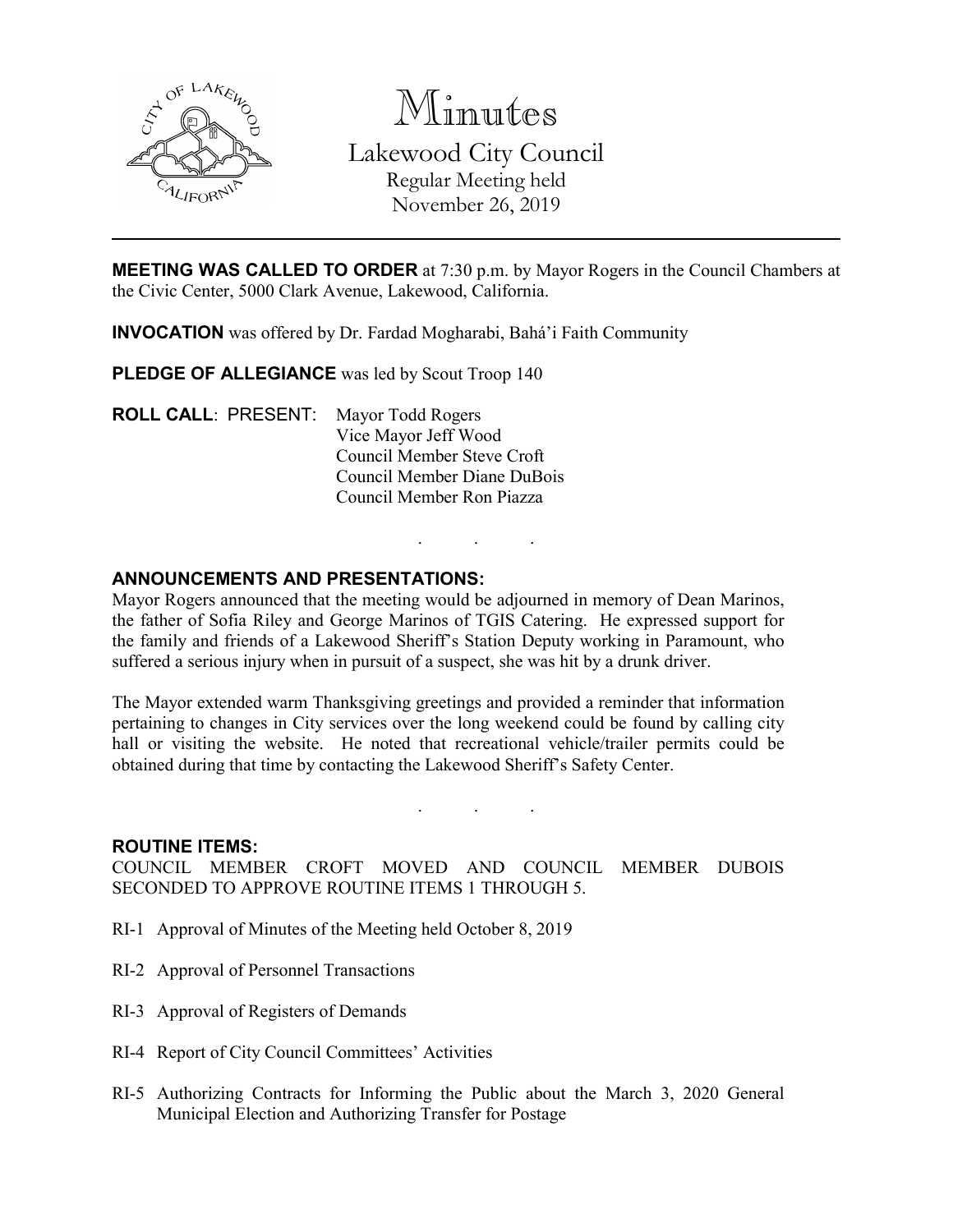City Council Minutes November 26, 2019 Page 2

# **ROUTINE ITEMS:** - Continued

UPON ROLL CALL VOTE, THE MOTION WAS APPROVED:

AYES: COUNCIL MEMBERS: Croft, DuBois, Wood, Piazza and Rogers NAYS: COUNCIL MEMBERS: None

## **3.1 • LAKEWOOD STATE LEGISLATIVE BILL POSITIONS AND FINAL OUTCOMES IN 2019**

. . .

Paolo Beltran, Assistant to the City Manager, gave a report based on the memo in the agenda and stated that with direction and guidance from the 2019 Legislative Platform, the City of Lakewood took a position on sixteen pieces of legislation. He reported that of the five bills the City supported, two were enacted and would become State law; two were adopted by the State Legislature but vetoed by the Governor; and one failed passage in the State Legislature. He further explained that of the eleven bills the City opposed, six were enacted and would become State law and five failed passage in the State Legislature. He noted that even though bills failed passage, the Legislature would be entering the second of a two-year legislative session, therefore bills that had failed could be made into two-year bills. Mr. Beltran further stated that it was important to note that over half of the bills that the City opposed were in the area of Land Use and Housing. SB 50 would have taken away planning control from local cities. While SB 50 did not move forward, other housing bills that the city opposed were signed into law. Three bills related to Accessory Dwelling Units, also known as ADUs, would allow more ADUs onto a property, would further prohibit local laws that governed ADUs and capped impact fees that could be imposed on ADUs by cities. On the economic development front, a bill that would have provided funds for housing and economic development projects was vetoed by the Governor. SB 5 would have been helpful in providing funds to develop affordable housing, funds that had been taken by the State since the end of Redevelopment Agencies in 2011. Regarding sales tax, the Governor also vetoed SB 531, which the city supported and would have banned sales tax rebates between a retailer and a local agency, usually in exchange for the retailer agreeing to locate in the city.

Vice Mayor Wood commented that after attending a meeting the previous week with Senator Lena Gonzalez, he felt it had been productive and that she seemed genuinely concerned with cities' priorities.

City Manager Thaddeus McCormack concurred stating that in recent discussions with the City's lobbyists, it was believed that Senator Gonzalez could potentially be someone who could advocate on the community's behalf on housing issues.

MAYOR ROGERS STATED THAT THERE BEING NO OBJECTION, THE ITEM WAS ORDERED RECEIVED AND FILED.

. . .